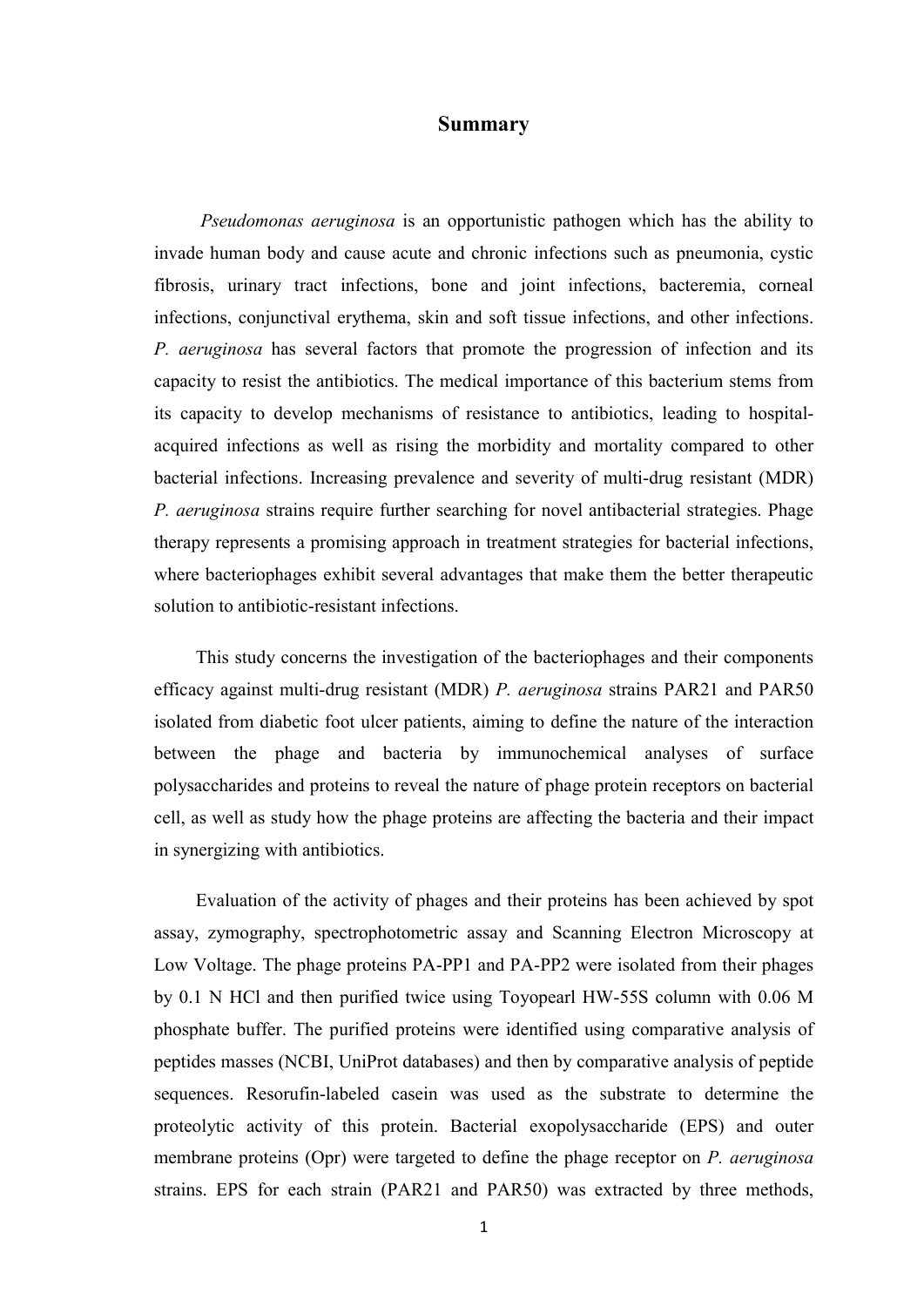namely with phenol, trichloroacetic acid (TCA), and PBS extraction and then purified using DEAE-Sephadex A-25 followed by Toyopearl HW-55S column. The purified EPS was subjected to structural analysis using GLC-MS and NMR spectroscopy as well as the immunological assay ELISA. The chemical interaction between phage protein and EPS was analyzed to reveal the existence of phage protein receptor in EPS employing the estimation of reducing sugar by Nelson-Somogyi method. In addition, zymography of phage protein loaded on 12.5%, acrylamide with 0.1% bacterial EPS was done. To uncover the phage protein impact on Opr, each bacterial strain was treated with phage protein and then Opr were isolated using SDS extraction method followed by loading them on 12.5% acrylamide gel have been performed and compared them with Opr that were isolated from untreated strains. The Opr that was targeted by phage proteins was identified using comparative analysis of peptides masses (NCBI, UniProt databases). Piperacillin, ticarcillin-clavulanic acid, ceftriaxone, amikacin, gentamicin and tobramycin discs were used against P. *aeruginosa* strains treated and untreated with phage proteins to evaluate the antibiotic action in synergizing with phage proteins.

 Two phages showed activity against P. aeruginosa PAR50 strain without any impact on P. aeruginosa PAR21 strain. Based on the results obtained with the spot assay, zymography, spectrophotometric assay and SEM-LV, two proteins PA-PP1 and PA-PP2 isolated from both phages showed high efficacy against P. aeruginosa PAR50 strain. There were no significant differences observed among both proteins with respect to their effect on the bacteria. The comparative analysis of both, peptides masses and peptide sequences of protein have evidenced that these proteins belong to serine protease family. These results were corroborated by the interaction of each protein with resorufin-labeled casein, which revealed the high ability of the phage protein to utilize the casein as substrate. This, in turn, supports the results of chemical estimation and zymography of the interaction between bacterial EPS and phage proteins which showed that phage proteins have no ability to use EPS as a receptor.

 Structural analysis of bacterial EPS by GLC-MS and NMR spectroscopy showed the existing of three main structures: structure I as appears in PAR21-PS5, PAR50-PS1 and PAR50-PS2 samples, structure II exists in PAR21-PS4, whereas structure III is the most common in the PAR21-EPS and appears in PAR21-PS2 and PAR21-PS3 samples.